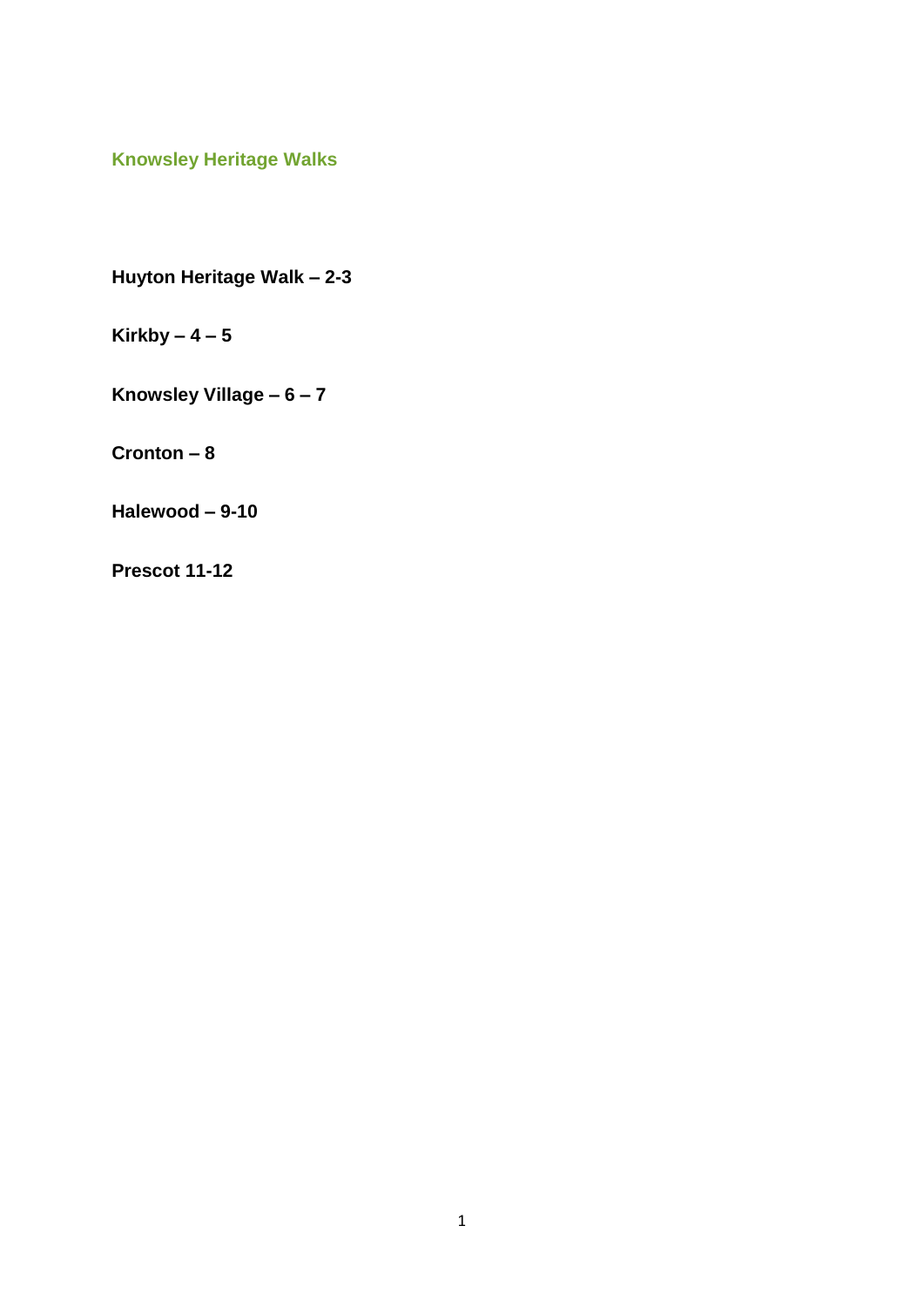# **Huyton Heritage Walk**

Huyton is of ancient origin and is mentioned in the Domesday survey of 1086 as Hitune, possibly meaning "High Town". Over the centuries it has been owned by several notable families: the Lathoms, the Stanleys (family name of the Earls of Derby), and the Molyneux-Seels. At one time the area was heavily forested and later became agricultural.

The introduction of the Turnpike Trust in the early 18th century resulted in the building of a road from Prescot to Liverpool, and the world"s first passenger railway from Liverpool to Manchester in the 19th century brought further change. The branch station opened in Huyton in 1872, making Huyton a popular location for a number of villa estates.

In the mid 20th century further land in and around Huyton was developed to address the demand for housing from the overflow population in Liverpool's urban areas.



- 1. On Archway Road, once known as Sandpit Lane, you can see the Grade II listed Railway Bridge. When the foundations were being dug for the bridge the remains of a vessel were found, probably Viking in origin.
- 2. On the right hand side of Blacklow Brow used to be the Ewanville estate which extended from the bottom of Blacklow Brow to The Rooley. Ewanville was the home of the Beecham family, founders of the famous pharmaceutical firm. One member of the family, Sir Thomas Beecham, was a world famous conductor. The house was demolished in 1933 to make way for the housing that can be seen today.
- 3. The Rooley used to be a small pathway until 1897 when it was adopted as a public road. The name derives from "Roolowe" which was recorded in a document from 1343.
- 4. The Queens Arms has an interesting history. It was once the site of a row of shops patronised by servants from Knowsley Hall who would travel by horse and cart. It was also a lodging house that accommodated the workers building the railway.
- 5. Huyton railway station was initially called Huyton Gate and is one of the original stations on the historic Liverpool to Manchester line. Royalty came frequently to this station when staying at Knowsley Hall and it was customary for the stationmaster, in top hat, to greet them and precede them out by walking backwards.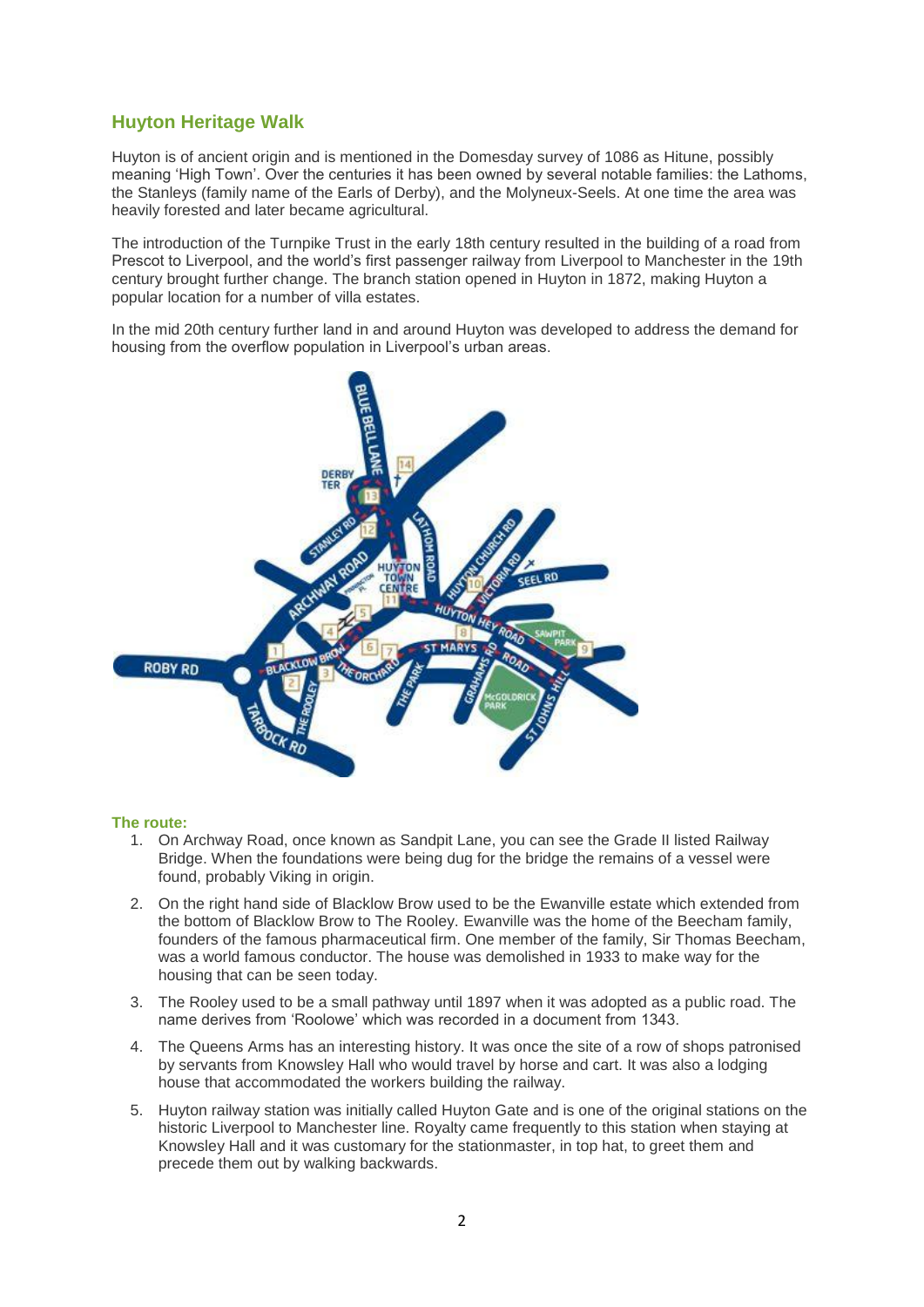- 6. Huyton Hall was at one time a successful girls' school, Huyton College, founded in 1894. The college motto was "Fideliter Fortiter Feliciter, (Loyalty, Pluck, Cheerfulness).
- 7. The Orchard is a gently curving, tree lined road with a variety of imposing residences built for colliery owners, ship owners and merchants. It was one of Huyton"s wealthiest developments. Greenhill was the home of Lord Cozens-Hardy and Beaconsfield had 2 tennis courts, an orchard, playing field and gardens set in four acres of land.
- 8. In St Mary"s Road are many fine houses, and the deeds of some strangely forbade the "curing of kippers", "strawberry garden parties" and "traction engines". Of interest are numbers 20 and 22 and number 58a, an old coach house and number 60a, old stables.
- 9. Huyton Hey Manor was originally a farmhouse dating from 1670 and is Huyton"s oldest surviving secular building.
- 10. Victoria Road, part of another of Huyton"s conservation areas, has the character of a Victorian suburb and contains some grand houses, for example Newlands and Hollinside. Also of note is the Grade II listed Huyton Reformed Church built in 1890 and influenced by Truro Cathedral. Park Hall, the original Congregational church, is also Grade II listed, of neo - gothic design and built in 1856 with stone from Huyton quarry.
- 11. The statue is of Harold Wilson of Rievaulx who was Prime Minister of Britain and Labour MP for Huyton for 33 years. Tom Murphy was the sculptor.
- 12. Whilst the 19th century saw much development of villa dwellings in Huyton, modest terraced housing was also provided. Examples of which are the mock Tudor cottages along Blue Bell Lane and the houses on Derby Terrace and Stanley Road.
- 13. Huyton Cross was erected in 1897 to commemorate Queen Victoria"s Jubilee. This was once the village green and was a popular spot for cock fighting and bull-baiting. This was eventually stopped by the vicar of St. Michael"s Church who erected the original cross in 1819 to prevent such activity.
- 14. St. Michael"s Church is Grade II\* listed and dates back to the 12th century and over time has been altered and extended. Inside the church is an early Norman font, a chancel screen dating from 1460 and a 14th century effigy of a priest, probably John de Winwick. The gateways, both listed, are constructed of stone with wrought iron piers and dated 1765.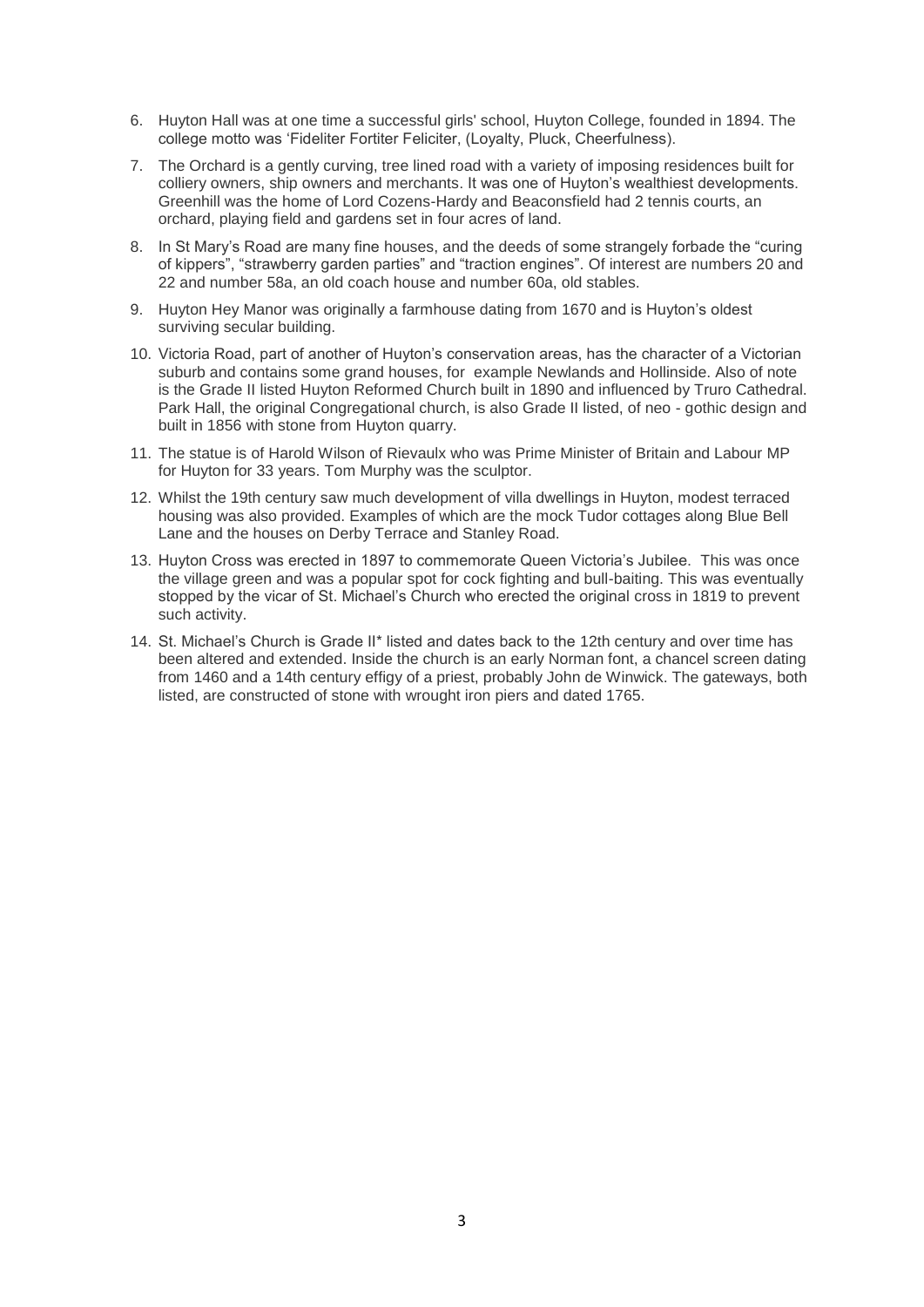## **Kirkby**

Recorded in the Domesday Book as Cherchebi, Kirkby was one of six manors held by Uctred, the thane. In the mid C16 it passed to the Earls of Sefton who remained the predominant landowners until they sold the land to the Liverpool Corporation in 1947.

For the first thousand years of its existence, farming, and its related occupations, was all Kirkby knew, and up until the 1920s produce was still taken by horse and cart to the markets in Liverpool.

In 1884 the Liverpool, Bolton and Bury railway came to Kirkby and with it the development of the Victorian suburbs to accommodate the businessmen who commuted to Liverpool for work. Kirkby retained its rural feel well into the C20.

More significant change came in 1935 when the East Lancashire Road was built, and later, in 1940 12 farms were taken over by the Ministry of Defence to build the Royal Ordnance Factory, a major employer in the town. Industrial growth continued into the 1960s when the Kirkby Industrial Estate was built.

The population of Kirkby exploded in the 1950s and Kirkby New Town was born to meet the demand for housing from Liverpool.



- 1. Construction of the present St Chad"s Church began in 1869 and was built on the site of an earlier chapel, probably Norman. It was designed by Paley and Austin, renowned Victorian architects and built from red sandstone quarried locally in Melling and Kirkby. Its most treasured possession is the Norman sandstone font, striking in appearance with its ring of carved figures around the basin with a double row of serpents, one with three heads, representing the three enemies of man.
- 2. Millbrook Park, Millennium Green. Follow the footpath through the park, an area of natural beauty and host to a range of habitats. Follow the date line, mosaic designs inlaid in the footpath, depicting Kirkby's history.
- 3. The earliest reference to a mill on Mill Lane was in the 13th century and a mill and pond are clearly marked on a map of 1769. The mill, demolished in the 1950s was used to grind corn and wheat and saw timber from local woods. Mill Dam Lake was popular for boating and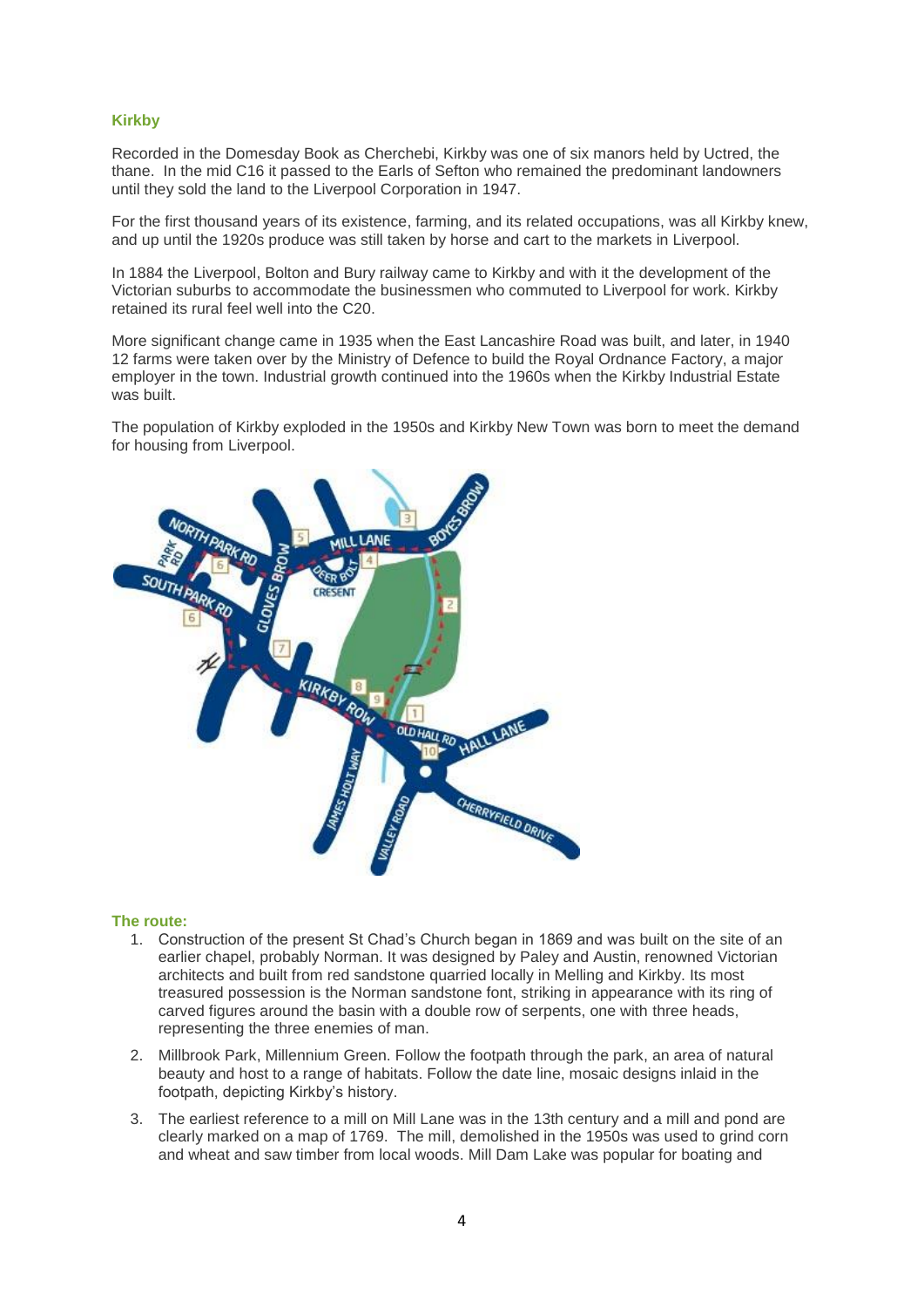swimming with both local people and day trippers from Liverpool. At one time there was also a waterfall.

- 4. The name Deerbolt has interesting origins. Sandstone for building came from small quarries known locally as Delphs. Deerbolt or Deerbough Delph was an early 19th century quarry disused from the 1870s.
- 5. Mill Lane Cottages were built c 1885 from brick and locally sourced sandstone. Notice the decoration on the gables.
- 6. North Park Road and South Park Road are both designated conservation areas. The two short tree-lined avenues were developed after the coming of the railway and the impressive villas reflect the status of their owners, for example Waverly House and Ivylea. Waverley House dominates South Park Road and is Grade II listed, built of brick, with stone dressings it has a large square tower of three storeys with a pyramid roof.
- 7. Two groups of semi-detached cottages dating from 1911 have the Molyneux Cross set in the wall. In the 17th century the powerful and wealthy Molyneux family owned Sefton, Kirkby, Tarbock and Toxteth and many other parcels of land around Liverpool.
- 8. Opposite James Holt Way were the Cocoa Rooms. Built in 1735 it was used as a café and hired out rooms on the first floor for meetings. By the 20th century it had become a general store.
- 9. Sefton Cottage is Grade II listed and built from materials typical of the area.
- 10. The Weeping Stone, originally shaped like a cross, was found by excavators working on a new housing estate in Kirkby. It was a stopping place used to rest the coffins during the funeral procession, hence the origins of its name, the Weeping Stone.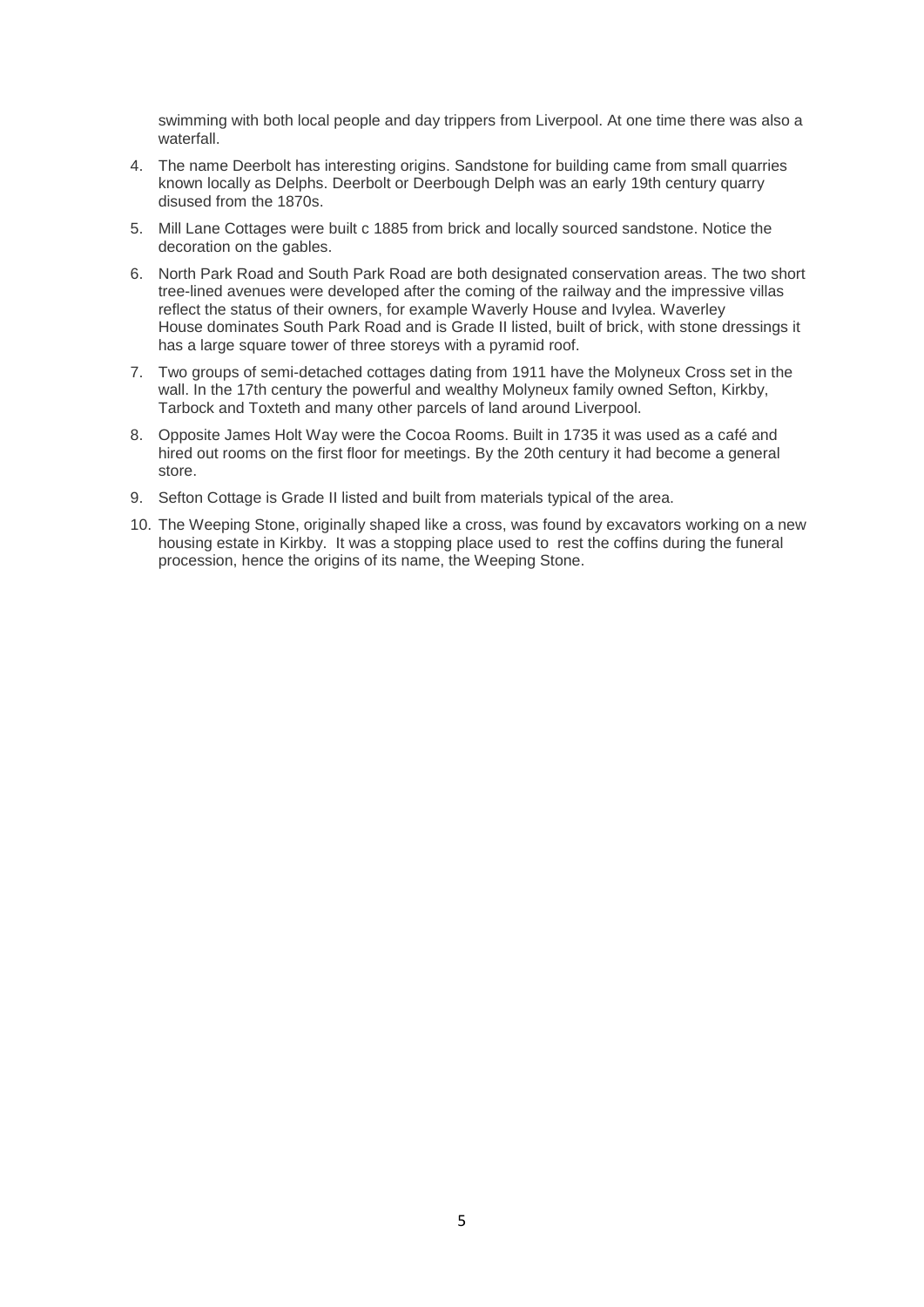#### **Knowsley Village**

Knowsley Village, once owned by the Earls of Derby, is documented in the Domesday Book of 1086 and is considered to be one of the best village cores in Merseyside.

Today it is still predominantly rural and retains a character reminiscent of pre-war England. Knowsley Village conservation area, designated in the 1970s, is typical of a historic village with a village green at its centre. The parish church, village hall, school, the Derby Arms hotel, and the estate workers houses are an indication of the influence of the Earls of Derby. Since the Second World War, several housing estates have been built to accommodate the growing population.



- 1. The Derby Arms was built in 1900 and the first tenant was James Hornby. It bears the crest of the Stanley family, the Eagle and Child, and the motto of "Sans Changer", meaning "Without Change'.
- 2. After passing the Old Post Office, opened in 1895, you come to the almshouses, originally named Countess Mary"s Bungalows. They were built in 1883 for retired estate workers, who had rules to abide by and were issued with a uniform to wear! Note the plaque in memory of Frederick Arthur, the 16th Earl of Derby.
- 3. The village shop is typical of many of the buildings in Knowsley. It was built in the 1880s from local brick and sandstone. The slate roof tiles are also a typical feature.
- 4. The Grade II listed church of St. Mary the Virgin was built in 1844 by Edmund Sharpe of Lancaster, with the Derby Memorial Chapel, designed by E.G. Paley, being added in 1871. Paid for by the 13th Earl of Derby at a cost of £20,000, the church was added to by the later Earls. Its lavish furniture and fittings reflect the great wealth of the benefactors.
- 5. Around the picturesque village green, also known as Maypole Green, you can see a variety of buildings including the village hall built in 1897. The village hall is still active, hosting meetings and exhibitions. The Memorial Cross commemorates the men lost in the First World War and the village green may have been the site of the smithy of William Woods in the 1780s.
- 6. Along School Lane are some of the oldest buildings in the village, including Maypole Farm, which dates from 1772. The cottages and farms were once the homes of the Earls of Derby"s estate workers.
- 7. The School House, now Millbrook Restaurant, was built in 1845 by the 13th Earl of Derby. The first school mentioned in Knowsley was founded by Margaret Beaufort, who was the second wife of the first Earl.
- 8. Walking along Tithebarn Road you will see some of the finest houses in the village. Knowsley Vicarage was built around 1885 and is Grade II listed. It is constructed in red brick, terracotta and sandstone. Many of the local houses built at the same period share characteristics of the vicarage including tall chimneys and jettied windows. Further down are the housing developments of the 1960s and 70s.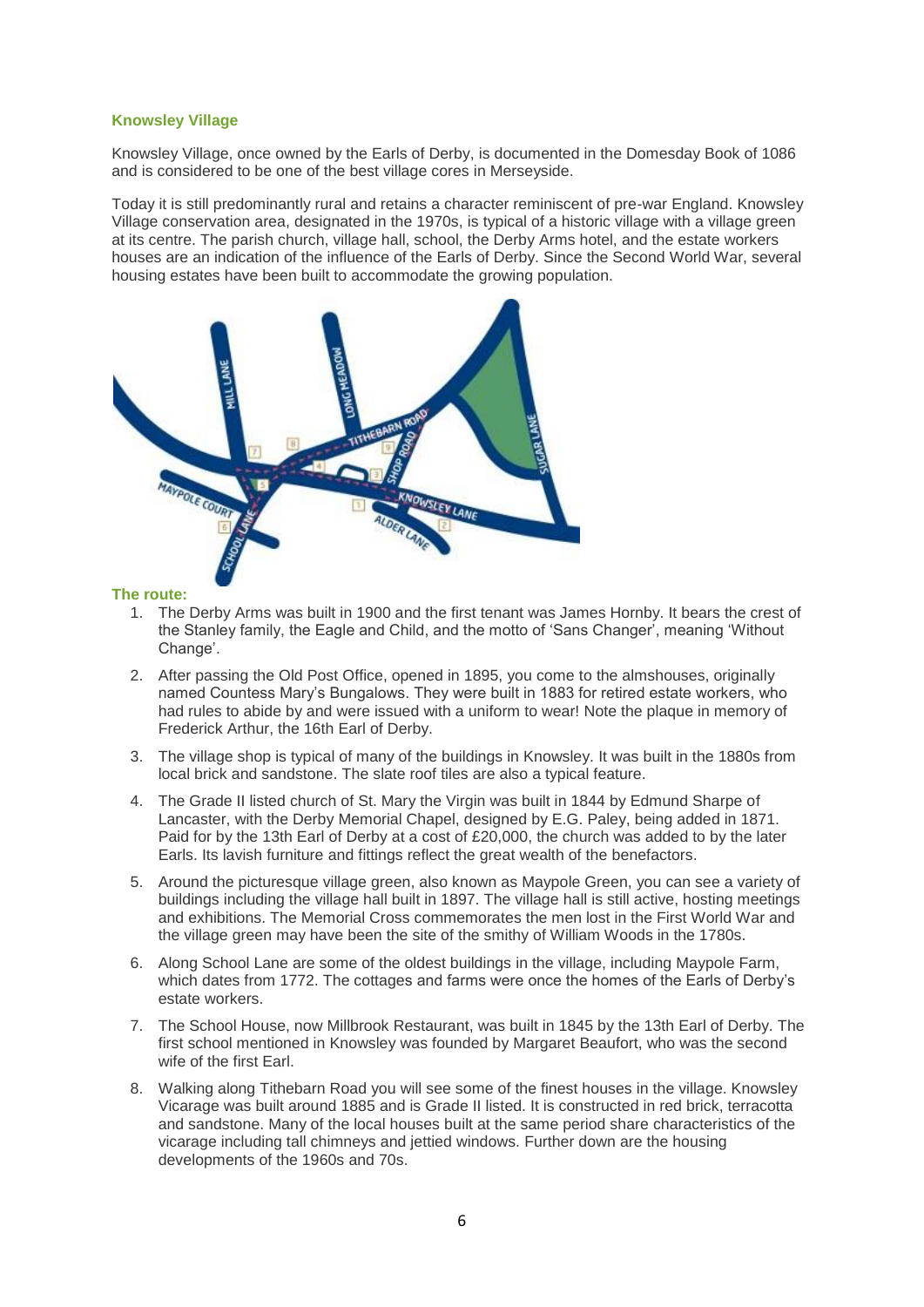9. Shop Road includes both 19th Century and more recent buildings, one of which stands on the site of Knowsley Village Clubhouse and bears a plaque to reflect that history.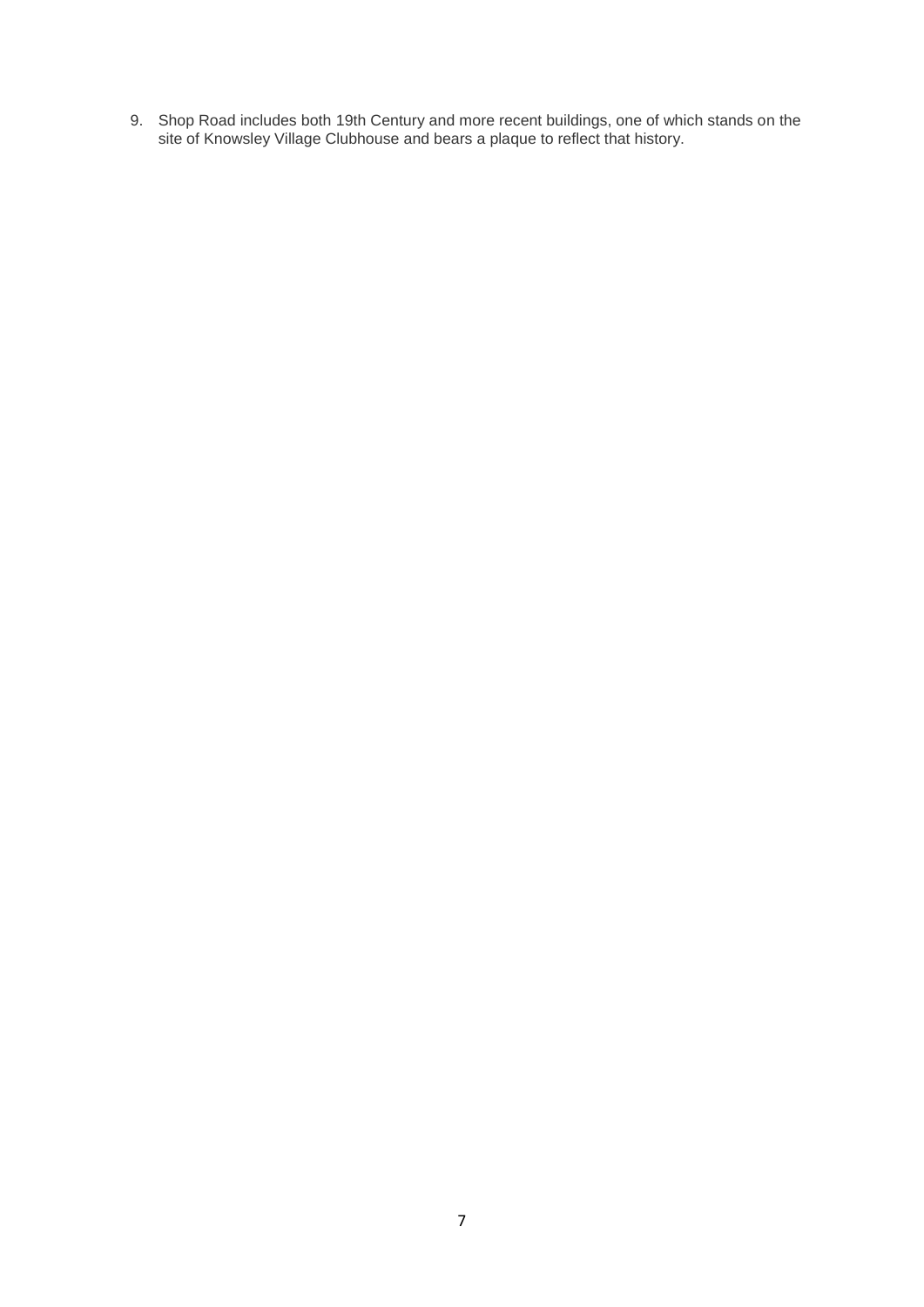# **Cronton**

Cronton, whose Saxon name Crawenton means "Settlement of Crows", is a small village that appears in the Norman document the Testa de Nevill. The conservation area has some outstanding buildings in various architectural styles ranging from the impressive manor house, Cronton Hall, to the localised architecture of local sandstone and brick.

Arable land surrounds the village and Pex Hill, an attractive wooded recreational area, stands on the land around and including the site of a 17th century sandstone quarry.

There was once an important tool-making industry in Cronton, pre-dating the Industrial Revolution. It seems likely that files were made here, probably for use by the clock and watch makers in Prescot. Later the tools were used to finish off and re-sharpen the drawing dies used in the Warrington wire works. The last of these small workshops was on Upton Lane, finally closing in 1926.

#### **The route:**

- 1. On the village green you can see the war memorial and the Cronton Stocks. The stocks are believed to date from the Medieval period and are unusual as they have five holes.
- 2. The Unicorn public house dates from the 18th century and was formerly called the Horns Inn.
- 3. Follow the footpath sign, adjacent to house number 337, and walk through the open fields towards Penny Lane. You will cross a bridge over Tue Brook, a common name for a small stream, often man-made, that drained farmland.
- 4. Town End Farm is a Grade II listed building of red sandstone and half-timbered at the rear. Although a stone bears the date 1705, it is thought that part of the building dates from 1560. It suffered neglect in the 1950s when it was used as a lodging house for transient agricultural workers.
- 5. Where Smithy Lane meets Hall Lane is the Medieval Cronton Cross. Cronton did not have a burial ground and the cross may have been a stopping place for funeral processions on route to Farnworth Church.
- 6. Cronton Hall is a fine example of the "Queen Anne" style of architecture and dates from the early 1700s. The gate posts at the front of the hall are Grade II listed and the two square stone piers have tall slender urns on the top and wrought iron gates. Cronton Hall itself is surprisingly unlisted.
- 7. Alongside Cronton Hall is Lyme Tree Court. Here you can see some renovated 18th and 19th century brick barns and a stone coach house which is built around a cobbled courtyard.
- 8. Sunnyside Farm is Grade II listed, built in brick and dates from the early 17th century. It is a rare example of cruck construction, of low proportions with pig sties to the side. Town End Cottages, opposite, are also worth looking at.
- 9. Pex Hill is a small hill, 67 metres high. During the plague years wooden cabins were built there and plague victims were left to die then burnt, cabins and all! Follow the well trodden paths across the heath land to the top of the hill. From here, on a clear day, you can see the Clwydian Hills of North Wales, Hope Mountain near Wrexham and Liverpool"s two cathedrals.

#### **Please note**

The Cronton walk will not accommodate wheelchairs or prams.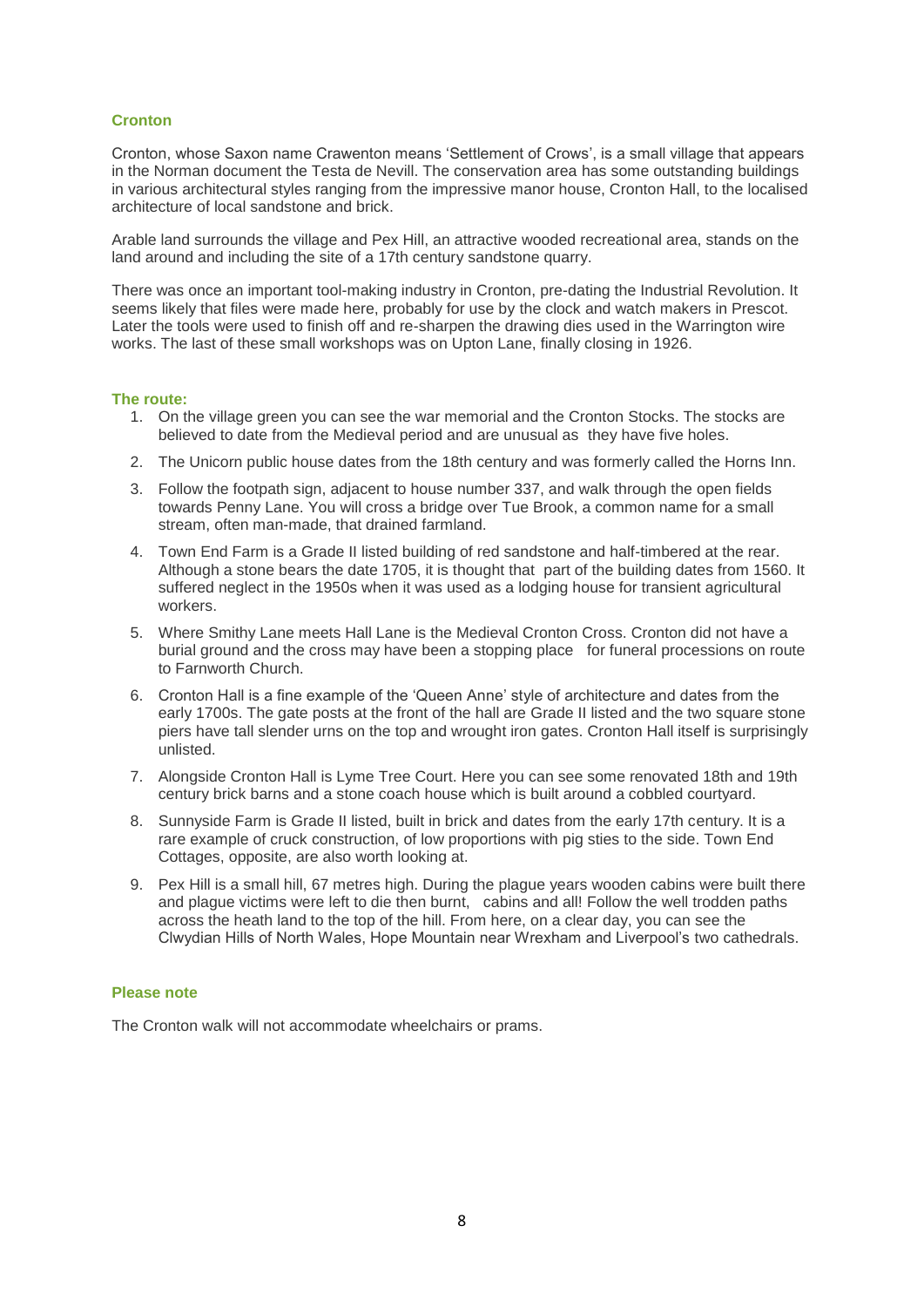#### **Halewood**

Prior to the Industrial Revolution, Halewood changed little over the centuries. In the 1700s it had a cottage industry of weaving, four tool and parts makers, two tanneries and two alehouses, the Cock and Trumpet and the Eagle and Child. The area remained predominantly rural until the mid 19th century and the introduction of the railway. From the mid 1950s onwards, large housing estates including tower blocks were built, and the population had increased ten-fold by the 1970s. In 1963 the Ford Motor Company came to Halewood and production began with the Ford Anglia; the very first car off the production line has been preserved at Liverpool Museum.

Halewood also boasts a pet cemetery on Higher Road with over 560 graves. One of the earliest dates from 1922 and commemorates a cat called "Bonar". The largest grave is for "Blackie", a horse who served in the Royal Artillery during the First World War.



- 1. The first railway station in Halewood opened in May 1874 and was situated in Bailey's Lane. It was reached by a ramp close to the Derby Arms. The opening of the railway gave local residents not only the opportunity to travel but also a wider choice of occupations other than farming. The old station closed in the 1950s but the cottages built for the early railway workers can still be seen.
- 2. The Derby Arms public house we see today was built in the 1930s, but the original was built over 100 years ago. There was a field at the back of the pub that served as a venue for celebrations such as Empire Day and for days out by parties of children from Liverpool coming to enjoy the countryside.
- 3. Hollies Cottage has had a variety of uses. It was formerly a blacksmiths and a private school run by a Miss Hilton and Miss Hancock. They were the aunts of William Grace who ran Court Farm. The school was attended by the children of wealthy parents who would take their children to school in a pony and trap. At one time there was also a weighbridge situated here.
- 4. The Eagle and Child built around 1750, is believed to be one of the oldest buildings in the village. It has been greatly altered but some of the original building remains. The Crosby family ran the pub for many years and also ran the adjacent blacksmiths and coffin makers.
- 5. These four late C19 black and white Tudor style cottages retain much of their original character. Number 1 was once the home of Misses Alice and Lizzie Jump, former teachers in Halewood.
- 6. Court Farm Wood is a public green space occupying the former site of Court Farm. Of interest is the pond and old wall. Follow the footpath sign for Cartbridge Lane.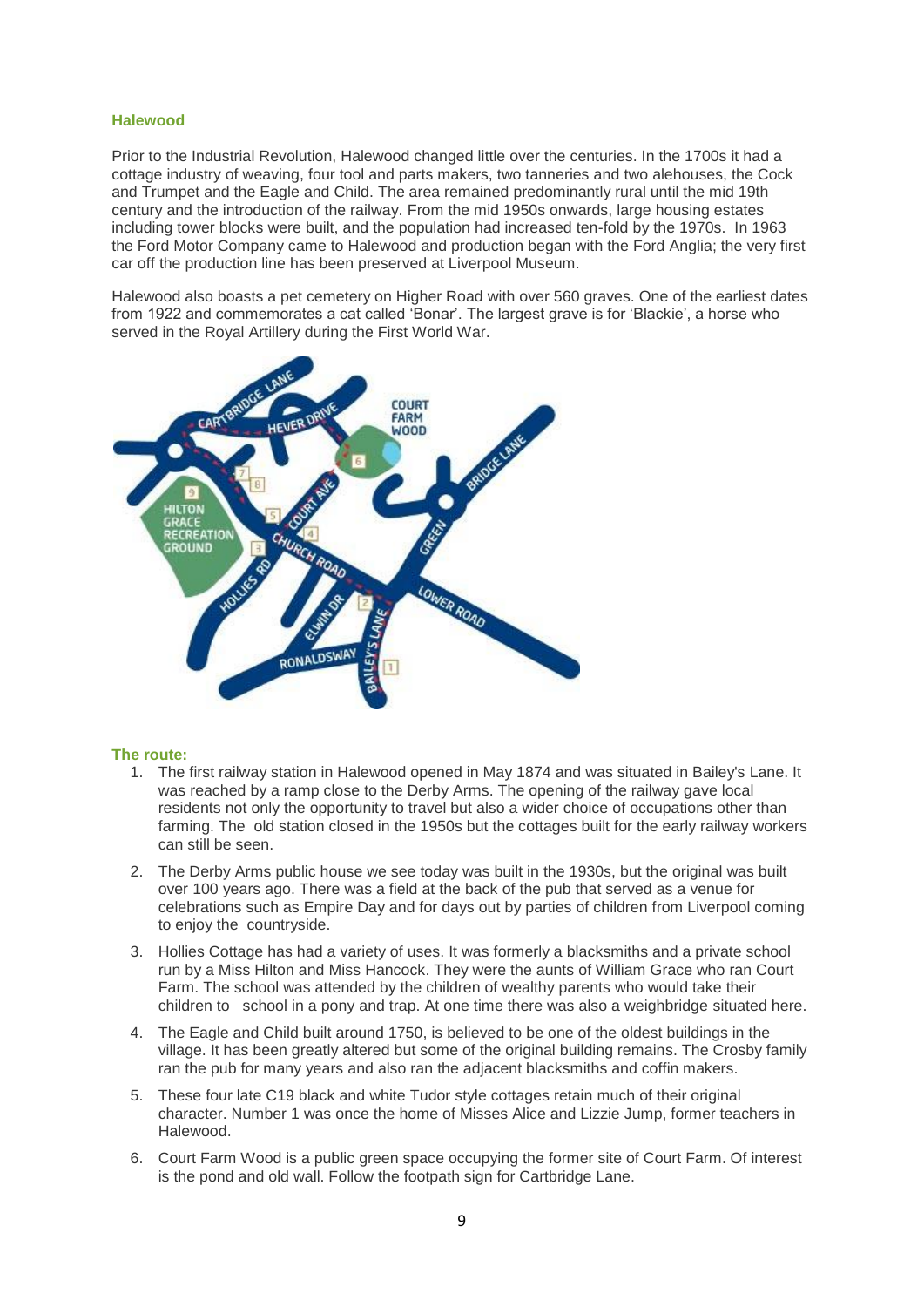- 7. St. Nicholas Church was built from sandstone from Woolton and Huyton quarries and opened in 1839. It is Grade II listed in the Gothic style with 21 stained glass windows, 17 of which were designed by William Morris. The church was altered in 1841 and the tower with bells was added in 1883. The churchyard contains the graves of many notable people including William Imrie of the White Star Shipping Line, owners of the Titanic.The rectory at the back of the church has a late Georgian frontage with its original patterned windows.
- 8. In 1842 St. Nicholas Church school was opened at a cost £300 on land given by Lord Derby. In 1847 a second school was built so boys and girls could be taught separately. Originally lit by candles, then paraffin lamps, it wasn"t until the 1920s that they were wired up for electricity. The school closed in 1989 and was converted to residential properties. A former pupil was John Hilton Grace, born on 21st May 1873. After going to Cambridge University to study mathematics he found fame as a mathematician. He died in 1953 and is buried in the family grave at St. Nicholas Church.
- 9. The land for the Hilton Grace Recreation Ground was donated by William Grace who ran Court Farm in memory of his son who died in a punting accident whilst at Cambridge University.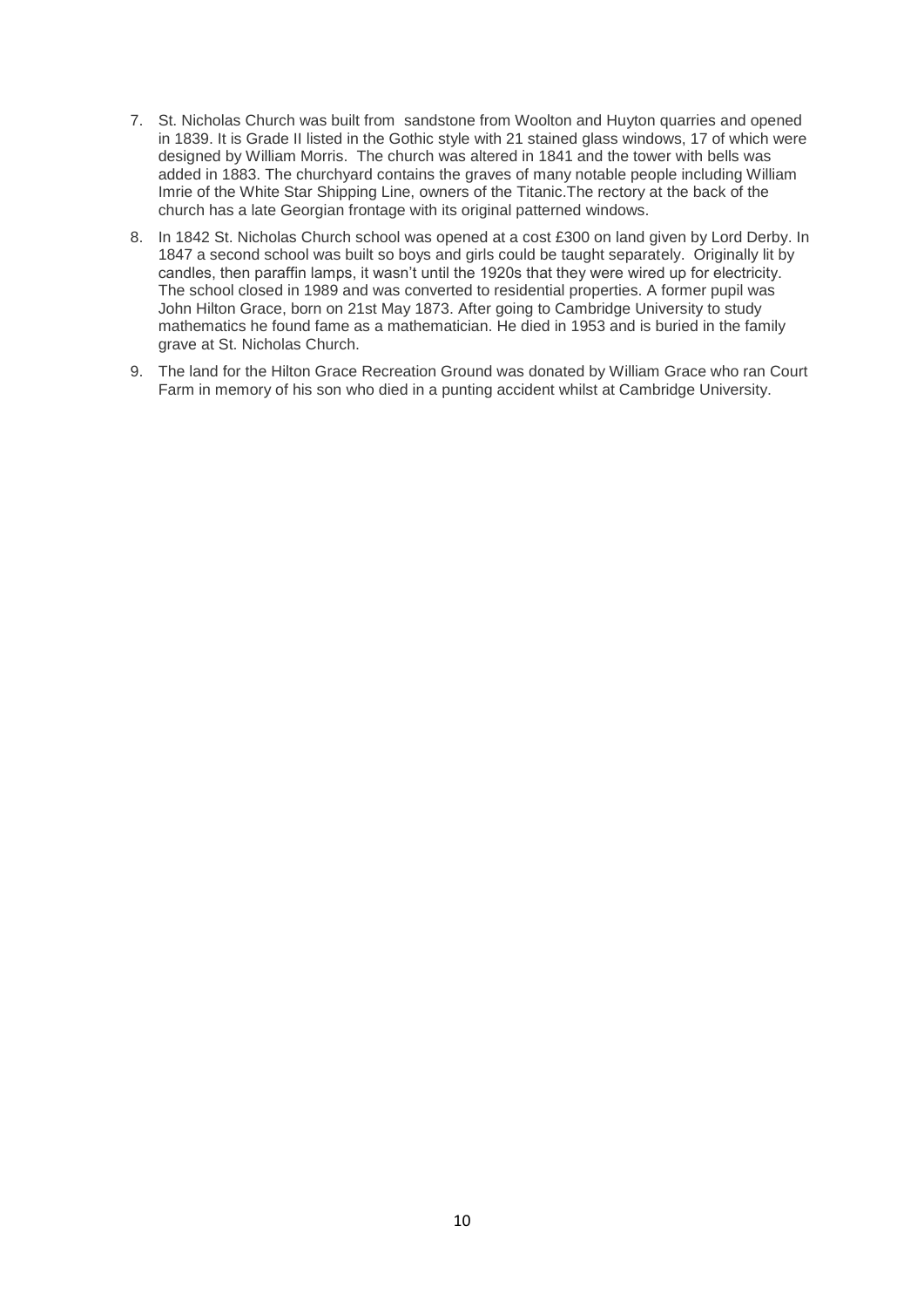# **Prescot**

Prescot is one of the oldest towns in Merseyside and it is believed that an early Christian church was established here in the 7th century. In medieval times Prescot was a thriving market town and the ecclesiastical centre of a large parish covering much of south west Lancashire.

The 18th century brought considerable changes to Prescot and the continued growth in a number of craft industries created one of the earliest centres of the Industrial Revolution. These craft industries were concentrated around watch making, tool making and the potteries, resulting in Prescot's increased prosperity. The town also had close links with Liverpool"s expanding overseas trade and as a result became an important coaching centre on the Lancashire Turnpike System. As the old trades disappeared other industries replaced them and during the 20th century BICC was a big local employer, utilising the highly skilled watch making workforce. Prescot once had an unusual tradition known as the Perrying Ceremony. It involved the officers of the Court Leet throwing heated pennies from the windows of the Town Hall into the market place below. People would then scramble to pick them up. Whilst you"re walking the Prescot trail look out for Stone Street, officially the narrowist named street in the country.



- 1. St. Mary"s Church is the only Grade I listed building in the borough of Knowsley, and dates predominantly from 1610. The church contains a number of items from earlier buildings including a C15 vestry, intricate woodcarvings, panelling and an Anglo- Saxon font. The tower and spire, added in the late 1720s are thought to be the work of a pupil of Sir Christopher Wren
- 2. Vicarage Place is a fine example of a Georgian street. Number 10 Vicarage Place dates from the early 18th century and has some attractive Victorian cast iron railings and gateposts. On the front of number 8 can be seen the Coat of Arms of Kings College, Cambridge, originally on the Town Hall of 1755. In 1445 King Henry IV granted the Parish and Manor of Prescot to his newly established college in Cambridge.
- 3. The church of Our Lady Immaculate and St. Joseph was built in 1856-7 and designed by the architect Joseph Hansom. Hansom became famous for inventing the "Hansom Cab".
- 4. West Street has dwellings of various dates including an attractive Victorian terrace (no.s 12-20) and number 4, which still retains a watch makers gallery at the rear.
- 5. The Clock Face public house, Grade II listed, was originally called West End House. It was built in the late 18th century as a Dower House for the widow of the Earl of Derby.
- 6. The Sun Inn dates from 1798 and is said to be the oldest public house in continuous occupation in Prescot. In the 1840s it was a coaching inn and for a short time it was the Excise Office.